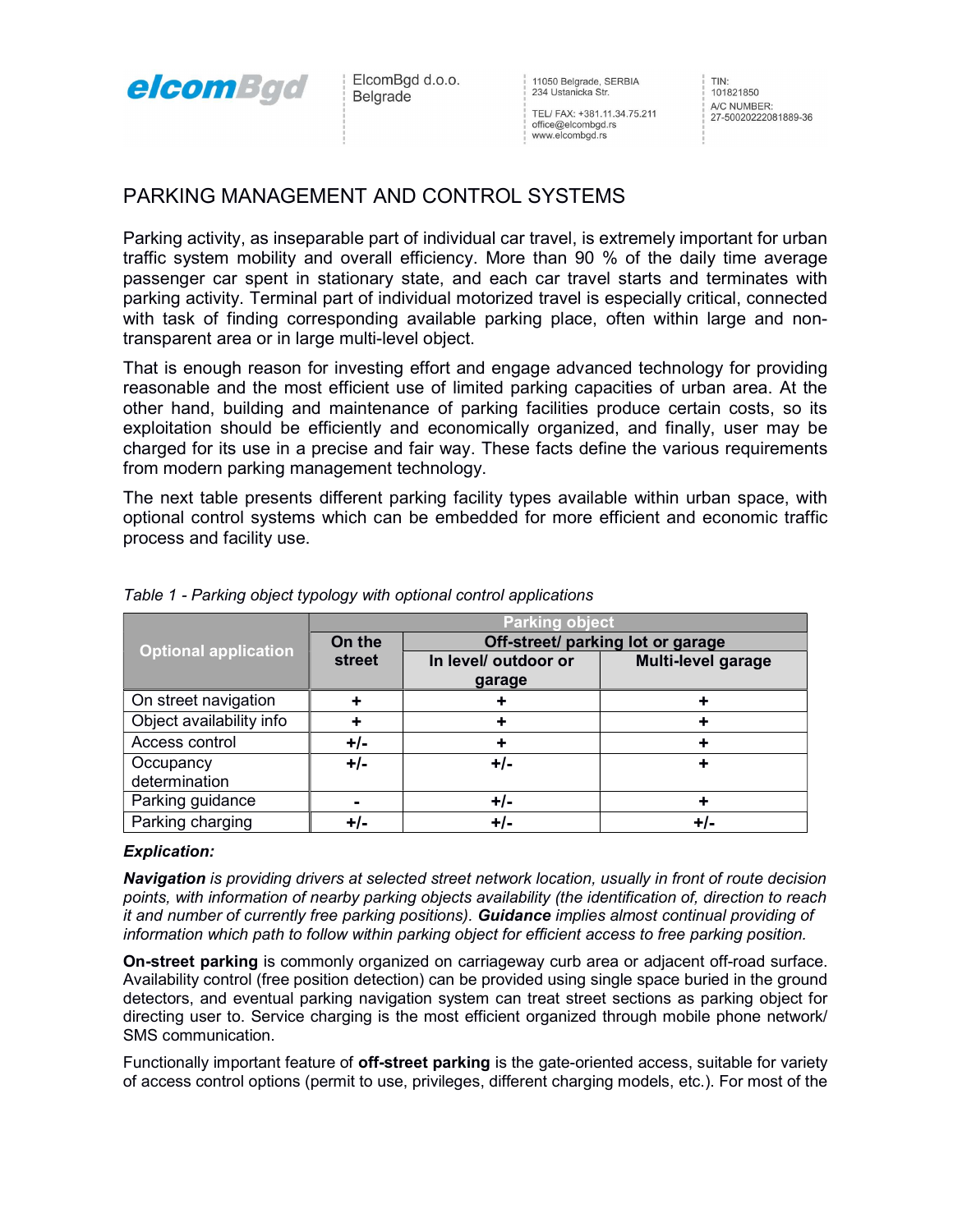control systems single space detection of parking occupancy is needed, although simple vehicle counting (entering/ exiting) can also provide relatively reliable information about parking capacity availability.

For complex (not linear) parking lots and within multi-level garages parking guidance is evitable for its reasonable and efficient exploitation.

On street navigation – Dynamic information on the street network directing potential users towards available nearby parking objects by use of VMS displays located at network decision points;

Object availability info – Information of actual number of free parking spaces of different users categories in particular parking object, presented on VMS displays located close to object entrance, also suitale for other web based information services;

Access control – User registration (entry permit, user identification or just vehicle counting) at the parking entrance/ exit, for access permition control, collecting details for service charging, or just for facility occupancy calculation;

Occupancy determination – System for providing information of actual availability of free parking positions within the whole facility or its particular part (e.g. building level), for user on street navigation, informing in front of the facility, or for guiding user to free parking positions within facility.

Parking guidance – Dynamic information at VMS displays regarding free parking space location within complex, usualy multi-level parking facility;

Parking charging – Specific mode of access control, includs collection of necessary information regarding user servicing within parking facility (identification, time spent, charge calculation) and toll collection for the service done.

In fact, three main functional systems can be recognised as a optional constitutive part/ subsystem of different parking control solutions: **occupancy detection, acces control** and

## parking charging. What ElcomBgd can offer

ElcomBgd is widely engaged in the field of access control and efficient use of different forms of parking facilities, as manufacturer of system components, and as a system integrator for complex parking solutions. It is between few company's main business orientations.

ElcomBgd is system integrator for most of the listed parking control options, integrating its own products (LCC-550 universal parking controller, inductive loop detectors and VMS parking guidance display) with products of partner companies: Q-Free (Norway), Q-Free TCS (US), BFT (Italy), Elka (Germany), etc.

Two comprehencive systems are the main subjects of ElcomBgd integrated offer. These are Parking Guidance System and Parking Management System. The first one is oriented towards more efficient traffic process and parking capacity exploitation. The second one is access control system forparking facilities, dominantly oriented towards service payment. Very often these two systems are jointly implemented.

The structure of integrated systems offered by ElcomBgd (constitutive components and its common providers) are presented in corresponding tables.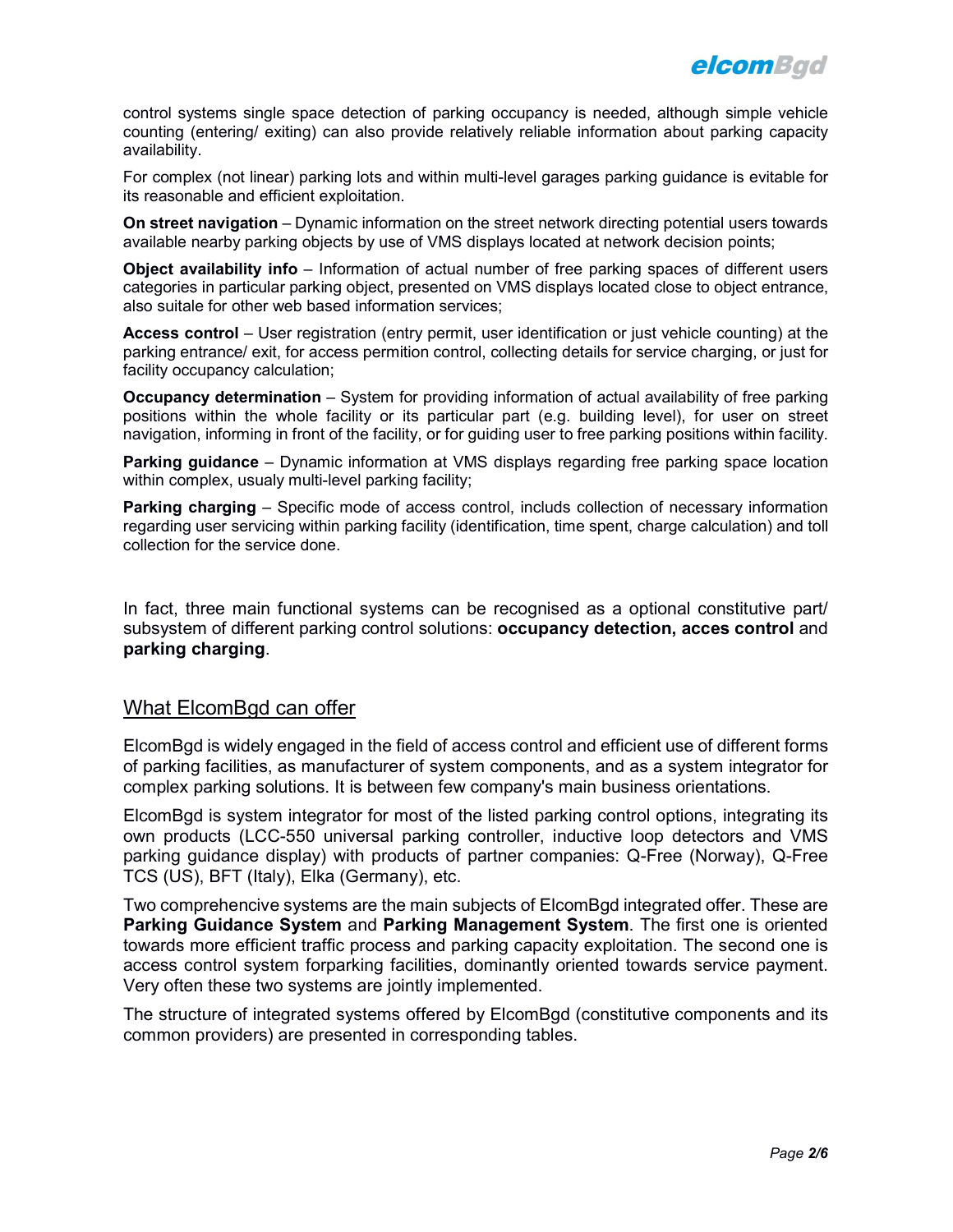

| <b>PGS</b> - Parking Guidance System |                                            |                    |                 |  |
|--------------------------------------|--------------------------------------------|--------------------|-----------------|--|
| <b>OUTDOOR</b>                       |                                            | <b>INDOOR</b>      |                 |  |
| <b>DEVICES</b>                       | <b>VENDORS</b>                             | <b>DEVICES</b>     | <b>VENDORS</b>  |  |
| Outdoor sensors                      | Sensys Networks,<br>US<br>World Sensing, E | Indoor sensors     | Q-Free TSC, US  |  |
| Gateway                              | Sensing, US<br>World Sensing, E            | Zone controller    | Q-Free TCS, US  |  |
| Back office                          | ElcomBgd                                   | Back office        | ElcomBgd        |  |
| Outdoor VMS                          | ElcomBgd                                   | Indoor VMS         | ElcomBgd        |  |
|                                      |                                            | <b>Outdoor VMS</b> | <b>ElcomBgd</b> |  |

Parking Guidance System in general consists of:

- single parking space sensors, fordetection occupancy status of each parking position; In outdoor version sensors embeded in carriageway or floor construction are used, driven by microwave or magnetic technology; In indoor version, sensors are mounted above parking position, detecting the presenceof vehicle using infrared technology;
- Gateway is device which provide information collecting from from large number of individuall outdoor sensors, and its processing; Commonly, the sensor menufacturer provides the corresponding gateway for his sensors; For indoor system Zone controller is playing the same role, controlling 32 sensors each;
- Back office for the PGS systems are provided by ElcomBgd, as a system integrator. Taylor made software solution for each individual PGS implementation providestha best integration and mutual compatibility of devices and subsystems fromdifferent origins and performance;
- ElcomBgd LED VMS displays in outdoor and indoor versions cover variety of information presentation formats commonly required by client; For indoor objects outdoor VMS displays are usually also used for advanced information for users on approaching street network or in front of parking object.



PGS system components: Zone controller, Single space sensor and VMS displays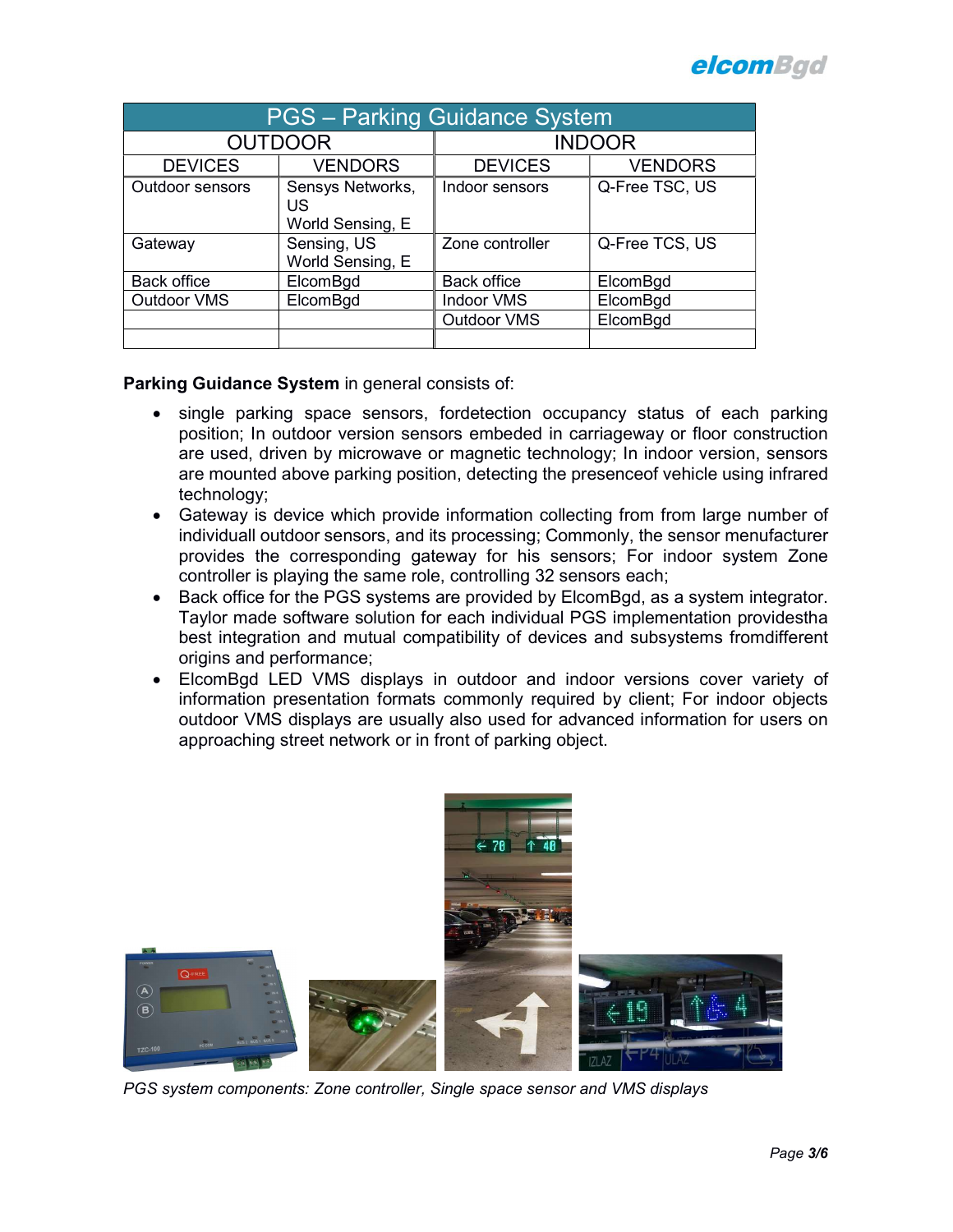



PGS integration providesand distributes information for different user oriented services



PGS summarized information for the facility and its different leveles



Composite VMS displays presenting free parking capacities in refferent surrounding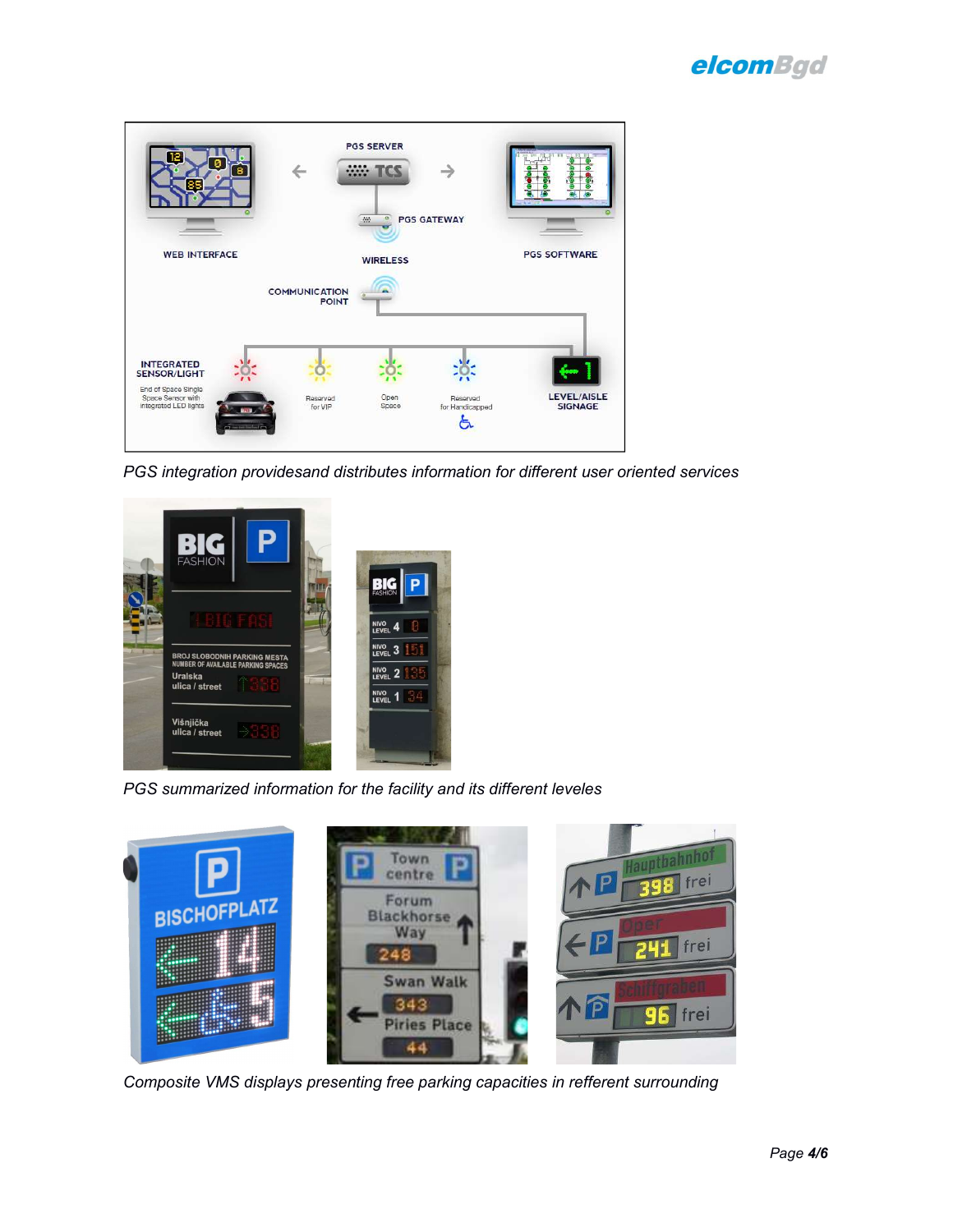

| <b>PMS</b> – Parking Management System |                     |  |
|----------------------------------------|---------------------|--|
| <b>DEVICES</b>                         | <b>VENDORS</b>      |  |
| <b>Barriers</b>                        | BFT, I              |  |
|                                        | ELKA, D             |  |
| Cash/ card machine                     | BFT.I               |  |
| ALPR system                            | Q-Free, N,          |  |
|                                        | Intrada, NL         |  |
|                                        | ARH, H              |  |
| Controller/ TAG/ DSRC                  | ElcomBgd, Q-Free, N |  |
| <b>Outdoor VMS</b>                     | ElcomBgd            |  |
| <b>Indoor VMS</b>                      | ElcomBgd            |  |

Parking Management System is access control system dominantly oriented towards parking charging function. For such delicate function, its reliability, accuracy, privacy protection and other features, very sofisticated equipment and solutions should be provided:

- Physical barriers (different types of ramps) are commonly used for users direct access control at the entrance and before leaving the parking system space;
- For direct payment card machine are commonly used, operating with bar code cards or with conventional credit cards (e.g. VISA, Master, etc.):
- ALPR system provides user idnetification based on licence plate number, so user can be charged for using parking service by some type of e-bankong service; The common option are contract payment based on prepayed or postpayed method, web payment,etc;
- Remote wireless communication between PMS and user is provided through implementation of advanced LCC555 Universal Parking Controller, developed by ElcomBgd, and Q-Free TAGs and DSRC devices;
- VMS displays of different formats and features are commonly used at different positions arround the system, as well as in front of object entrance, providing comfortable anduseful information exchange between system and user.



Barrier, entry/ exit terminal with user interface, and ANPR cam for identification confirmation